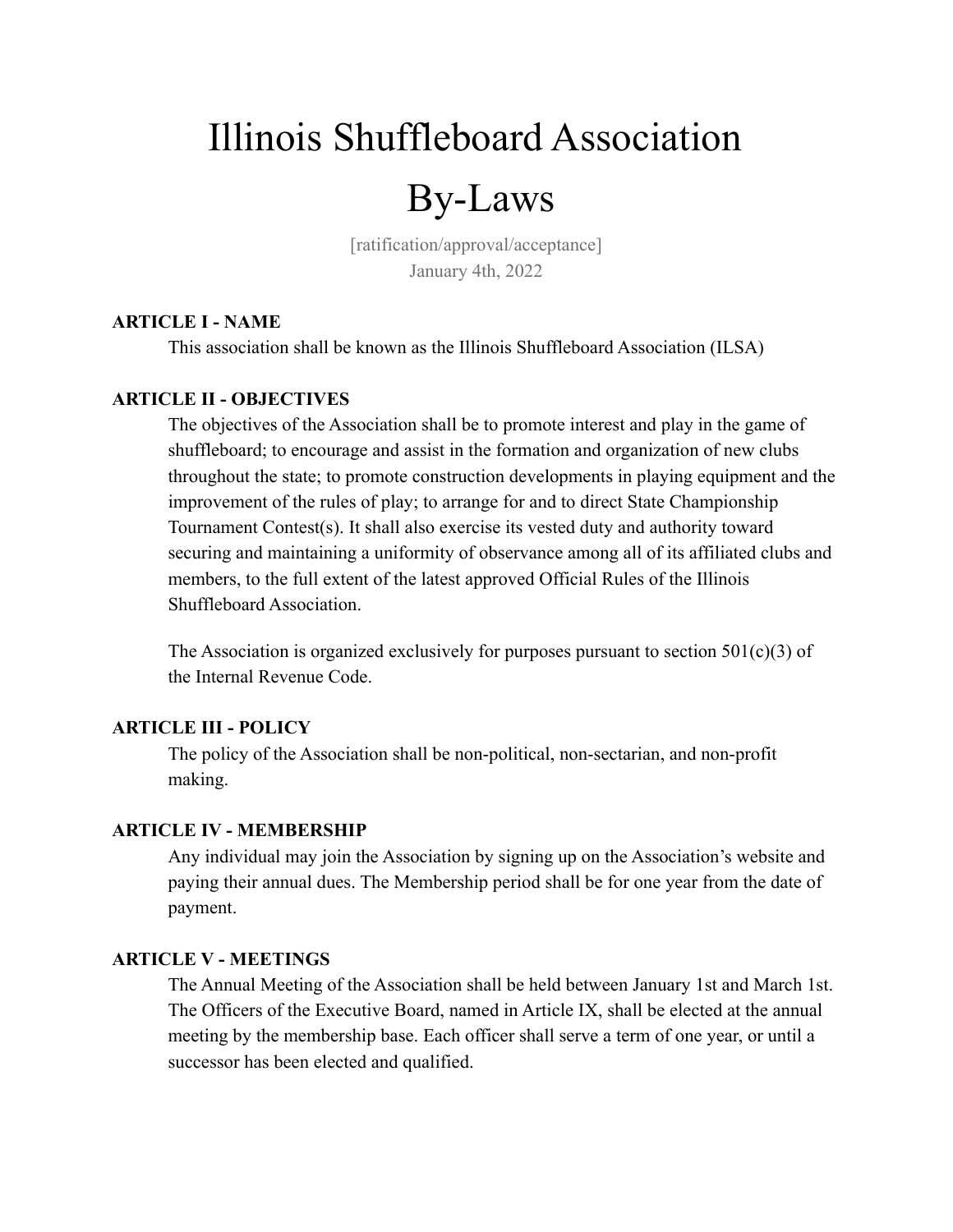The Officers of the Executive Board shall comprise the membership of meetings of the Association. Any member may attend any of the open meetings conducted by the Executive board, including the Annual Meeting. The Annual Meeting and any open meeting must have a two weeks notice to the general membership base. Dues for the year will be set by the Executive Board in the annual meeting.

# **ARTICLE VI - SPECIAL MEETINGS**

A special meeting of the Association may be called at any time by the President of the Association or by the written request of a qualified voting majority of such body. The officers of the Association shall hold an Annual Meeting and regular and special meetings between the dates of the Annual Meeting as often as may be deemed to be necessary for the efficient functioning of the Association, in accordance with the Constitution and By-Laws of the Association, and for orderly and expeditious transaction of routine business.

# **ARTICLE VII - PLACE OF MEETING**

Meetings shall be held at the association's principal place of business unless otherwise stated in the notice. Unless the articles of incorporation or bylaws provide otherwise, the executive board may permit any or all officers to participate in a regular or special meeting by, or conduct the meeting through the use of, any means of communication by which all officers participating may simultaneously hear each other during this meeting. An officer participating in a meeting by this means shall be deemed to be present in person at the meeting.

#### **ARTICLE VIII - INFORMAL ACTION**

Any action required to be taken, or which may be taken, at a meeting, may be taken without a meeting and without prior notice if a consent in writing, setting forth the action so taken, is signed by the executive board with respect to the subject matter of the vote.

# **ARTICLE IX - OFFICERS OF THE EXECUTIVE BOARD**

The Association shall be managed by the Executive Board. The officers of the Association shall consist of the President, First and Second Vice Presidents, Secretary and Treasurer. The President may not serve concurrently as a Vice President. These offices shall be elected positions by duly qualified members of the Association as defined in Article IV. These officers shall be elected at the annual meeting. Each officer shall serve a one year term, or until a successor has been elected and qualified. There is also a non-elected position for President Emeritus. The officers are responsible for carrying out the Objectives and Policy of the Association.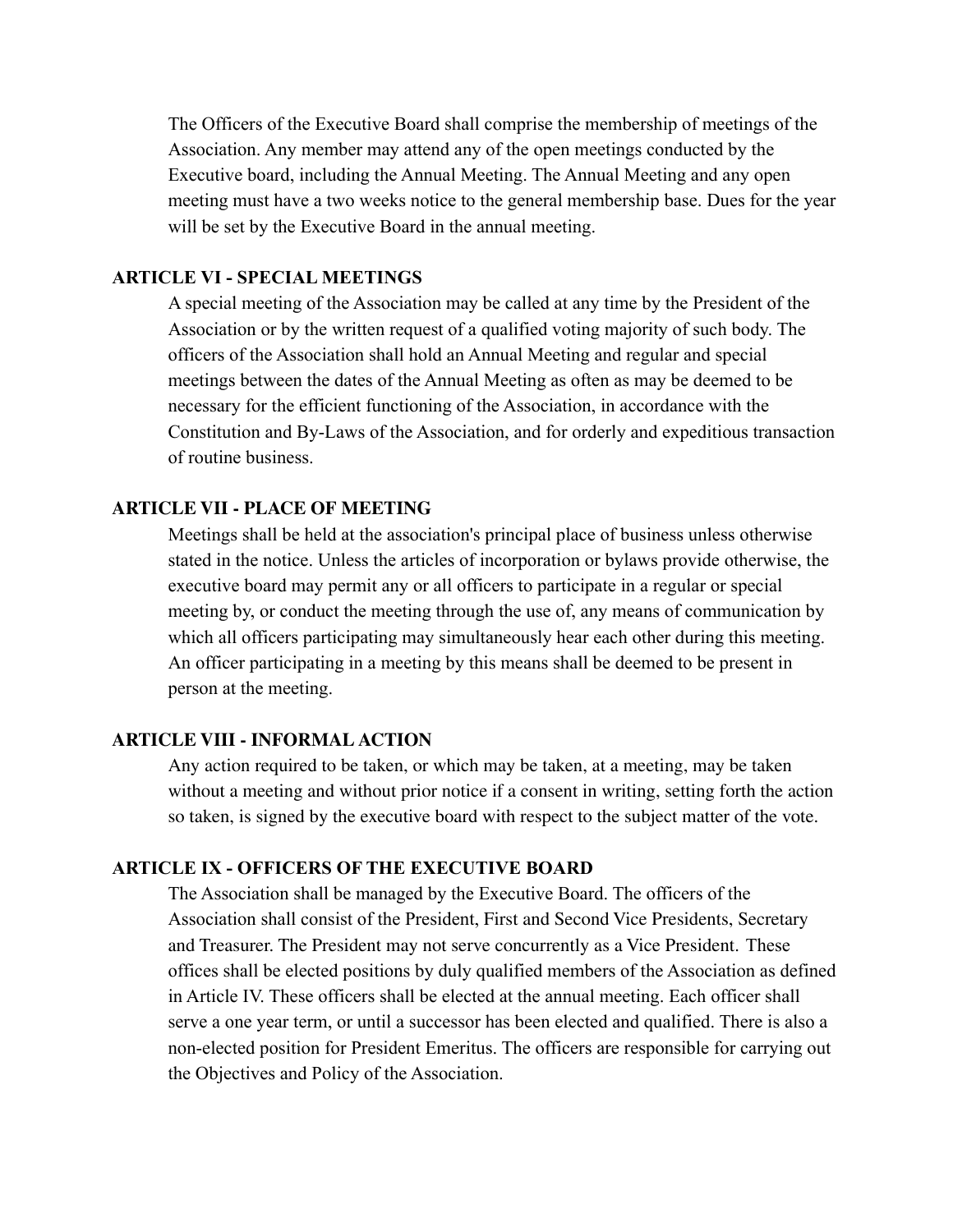#### **ARTICLE X - OFFICIAL AND FISCAL YEAR**

The official and fiscal year of the Association shall begin on January 1.

#### **ARTICLE XI - QUORUMS**

Quorum is four members of the Executive Board, and shall constitute a legal quorum for electing officers or for the transaction of business. In the absence of a quorum, a majority of the officers may adjourn the meeting to another time without further notice. If a quorum is represented at an adjourned meeting, any business may be transacted that might have been transacted at the meeting as originally scheduled. The officers present at a meeting represented by a quorum may continue to transact business until adjournment, even if the withdrawal of some officers results in representation of less than a quorum.

# **ARTICLE XII - PROCEDURES**

Association meetings shall be conducted as open forums for members, moderated by the highest ranked officer present. Should the need arise, a simple majority of present executive officers may choose to change the format of the meeting to be governed by the By-Laws. Any issue not governed by the By-Laws shall be governed by Robert's Rules of Order.

#### **ARTICLE XIII - REMOVAL OR VACANCY**

The Executive Board shall have the power to remove an officer, agent or member of the organization. Any vacancy that occurs for any reason may be filled by the Executive Board.

# **ARTICLE XIV - COMMITTEES**

To the extent permitted by law, the Board of Directors may appoint from its members a committee or committees, temporary or permanent, and designate the duties, powers and authorities of such committees.

#### **ARTICLE XV - CORPORATE SEAL, EXECUTION OF INSTRUMENTS**

The association shall not have a corporate seal. All instruments that are executed on behalf of the association which are acknowledged and which affect an interest in real estate shall be executed by the President or any Vice-President and the Secretary or Treasurer. All other instruments executed by the organization, including a release of mortgage or lien, may be executed by the President or any Vice President. Notwithstanding the preceding provisions of this section, any written instrument may be executed by any officer(s) or agent(s) that are specifically designated by resolution of the Executive Board.